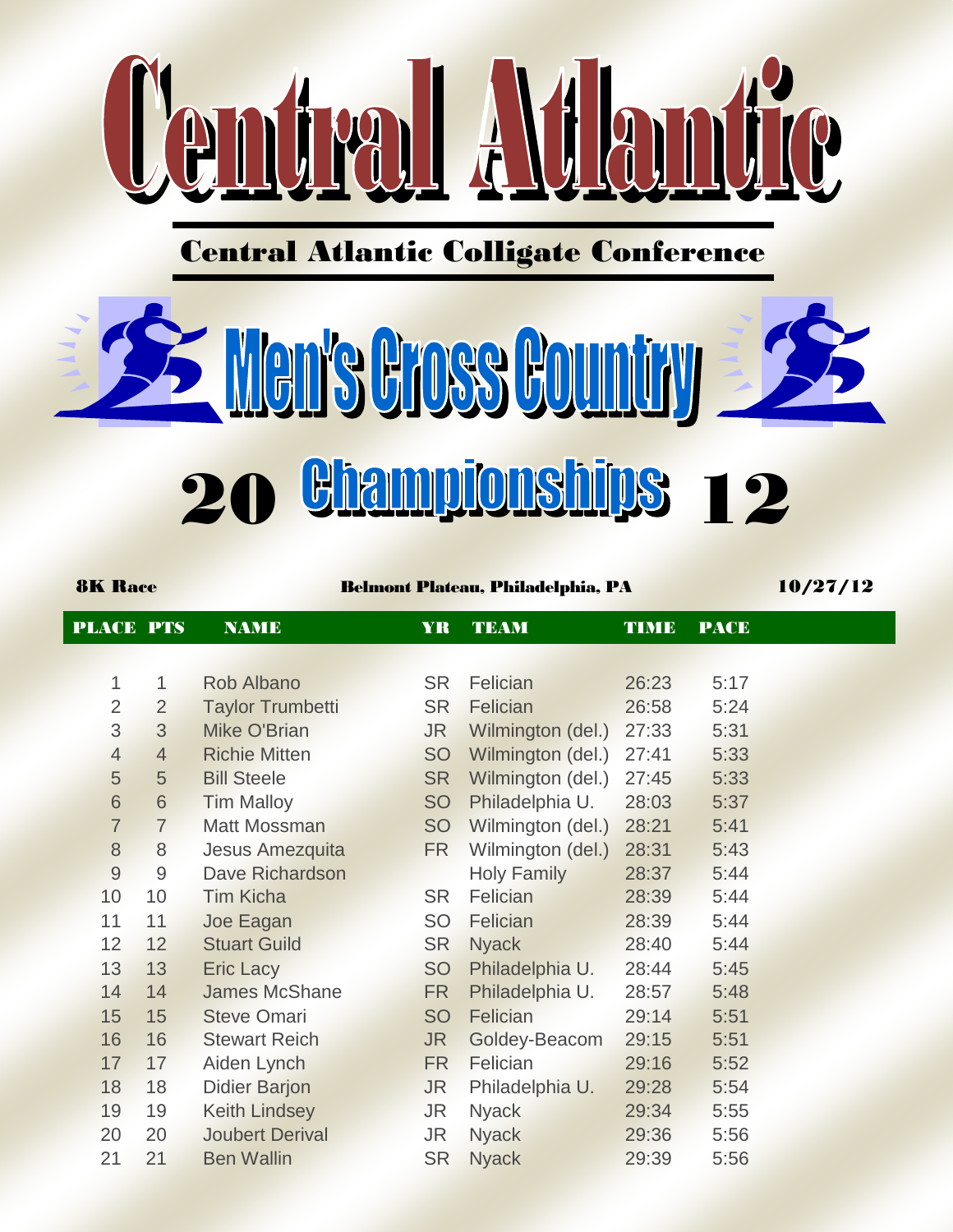| 22 | 22 | <b>Luis Romero</b>          | <b>SO</b> | <b>Bloomfield</b>     | 30:00 | 6:00 |
|----|----|-----------------------------|-----------|-----------------------|-------|------|
| 23 | 23 | <b>Quinn Marvel</b>         | <b>FR</b> | Wilmington (del.)     | 30:03 | 6:01 |
| 24 | 24 | <b>John Hill</b>            | <b>SO</b> | <b>Holy Family</b>    | 30:07 | 6:02 |
| 25 | 25 | <b>Carl Richardson</b>      | <b>FR</b> | Wilmington (del.)     | 30:11 | 6:03 |
| 26 | 26 | <b>Byron O'Donnell</b>      | <b>FR</b> | Philadelphia U.       | 30:19 | 6:04 |
| 27 | 27 | <b>Tom Cooke</b>            | <b>FR</b> | Felician              | 30:29 | 6:06 |
| 28 | 28 | <b>Moses Rotich</b>         | <b>SR</b> | <b>Bloomfield</b>     | 30:37 | 6:08 |
| 29 | 29 | Johnny Vega                 | <b>FR</b> | <b>Bloomfield</b>     | 30:41 | 6:09 |
| 30 | 30 | Logan Jones                 | <b>FR</b> | Goldey-Beacom         | 30:51 | 6:11 |
| 31 | 31 | <b>Robert Lafond</b>        | <b>JR</b> | <b>Nyack</b>          | 30:57 | 6:12 |
| 32 | 32 | <b>Rob Gaertner</b>         | <b>SO</b> | <b>Post</b>           | 30:57 | 6:12 |
| 33 | 33 | <b>Jesse Perez</b>          | <b>SO</b> | Post                  | 31:01 | 6:13 |
| 34 | 34 | <b>Franklin Overstreet</b>  | <b>JR</b> | Philadelphia U.       | 31:10 | 6:14 |
| 35 | 35 | <b>Michael Pecorino</b>     | <b>SR</b> | <b>U. Of Sciences</b> | 31:15 | 6:15 |
| 36 | 36 | <b>Steven Bowman</b>        | <b>SR</b> | <b>Bloomfield</b>     | 31:22 | 6:17 |
| 37 | 37 | <b>Robert Glass</b>         | <b>SR</b> | <b>U. Of Sciences</b> | 31:31 | 6:19 |
| 38 | 38 | <b>Bob Landengraf</b>       | <b>SR</b> | <b>Holy Family</b>    | 31:32 | 6:19 |
| 39 | 39 | <b>Hugo Morales</b>         | <b>JR</b> | Goldey-Beacom         | 31:44 | 6:21 |
| 40 | 40 | <b>Scott Murphy</b>         | <b>SR</b> | Philadelphia U.       | 31:49 | 6:22 |
| 41 | 41 | <b>Christian Radzinski</b>  | <b>SR</b> | <b>U. Of Sciences</b> | 31:55 | 6:23 |
| 42 | 42 | <b>Tommy Mauro</b>          | <b>SO</b> | <b>U. Of Sciences</b> | 31:57 | 6:24 |
| 43 | 43 | <b>Chiedozie Chukwuneke</b> | <b>SO</b> | <b>U. Of Sciences</b> | 32:04 | 6:25 |
| 44 | 44 | <b>Erik Cabrera</b>         | <b>SO</b> | <b>Nyack</b>          | 32:05 | 6:25 |
| 45 | 45 | <b>Justin Flucker</b>       | <b>FR</b> | Post                  | 32:16 | 6:28 |
| 46 | 46 | Angelo Melendez             | <b>SO</b> | Goldey-Beacom         | 33:25 | 6:41 |
| 47 | 47 | <b>Wesley Sanival</b>       | <b>JR</b> | Post                  | 33:26 | 6:42 |
| 48 | 48 | Liborio Adorno              | <b>SO</b> | <b>Bloomfield</b>     | 34:03 | 6:49 |
| 49 | 49 | <b>David Zartler</b>        | <b>SR</b> | Goldey-Beacom         | 34:23 | 6:53 |
| 50 |    | <b>Manon Purnell</b>        | <b>FR</b> | <b>Chestnut Hill</b>  | 34:24 | 6:53 |
| 51 | 50 | <b>Jabari Chambers</b>      |           | JR Goldey-Beacom      | 34:53 | 6:59 |
| 52 | 51 | <b>Warren Hayward</b>       | <b>SO</b> | <b>U. Of Sciences</b> | 34:59 | 7:00 |
| 53 | 52 | <b>Pat Monteith</b>         | <b>SR</b> | <b>Holy Family</b>    | 35:07 | 7:02 |
| 54 | 53 | <b>Victor Almeida</b>       | <b>SR</b> | Post                  | 35:13 | 7:03 |
| 55 | 54 | <b>Alex McBain</b>          | <b>JR</b> | <b>Holy Family</b>    | 35:32 | 7:07 |
| 56 | 55 | <b>Louis Simone</b>         | <b>FR</b> | <b>Holy Family</b>    | 35:33 | 7:07 |
| 57 | 56 | <b>Steven Drouin</b>        | <b>FR</b> | Post                  | 36:35 | 7:19 |
| 58 | 57 | <b>Jeffrey Rodriguez</b>    | JR        | <b>Nyack</b>          | 36:36 | 7:20 |
| 59 | 58 | <b>James Ebersole</b>       | JR.       | Concordia (n.Y.)      | 37:44 | 7:33 |
| 60 | 59 | <b>Ethan Burton</b>         | <b>FR</b> | Goldey-Beacom         | 37:56 | 7:36 |
| 61 | 60 | <b>Martin Miedcowicz</b>    | <b>JR</b> | Concordia (n.Y.)      | 38:14 | 7:39 |
| 62 | 61 | <b>Brendan Degnan</b>       | <b>JR</b> | <b>U. Of Sciences</b> | 38:25 | 7:41 |
| 63 | 62 | <b>Travis Perinhoe</b>      | <b>JR</b> | <b>Holy Family</b>    | 40:11 | 8:03 |
| 64 | 63 | <b>Daniel Koehler</b>       | SO        | Concordia (n.Y.)      | 43:20 | 8:40 |
| 65 | 64 | lan Lescouflair             | <b>SO</b> | Concordia (n.Y.)      | 48:33 | 9:43 |
| 66 | 65 | <b>Jake Matranga</b>        | <b>SO</b> | Concordia (n.Y.)      | 49:43 | 9:57 |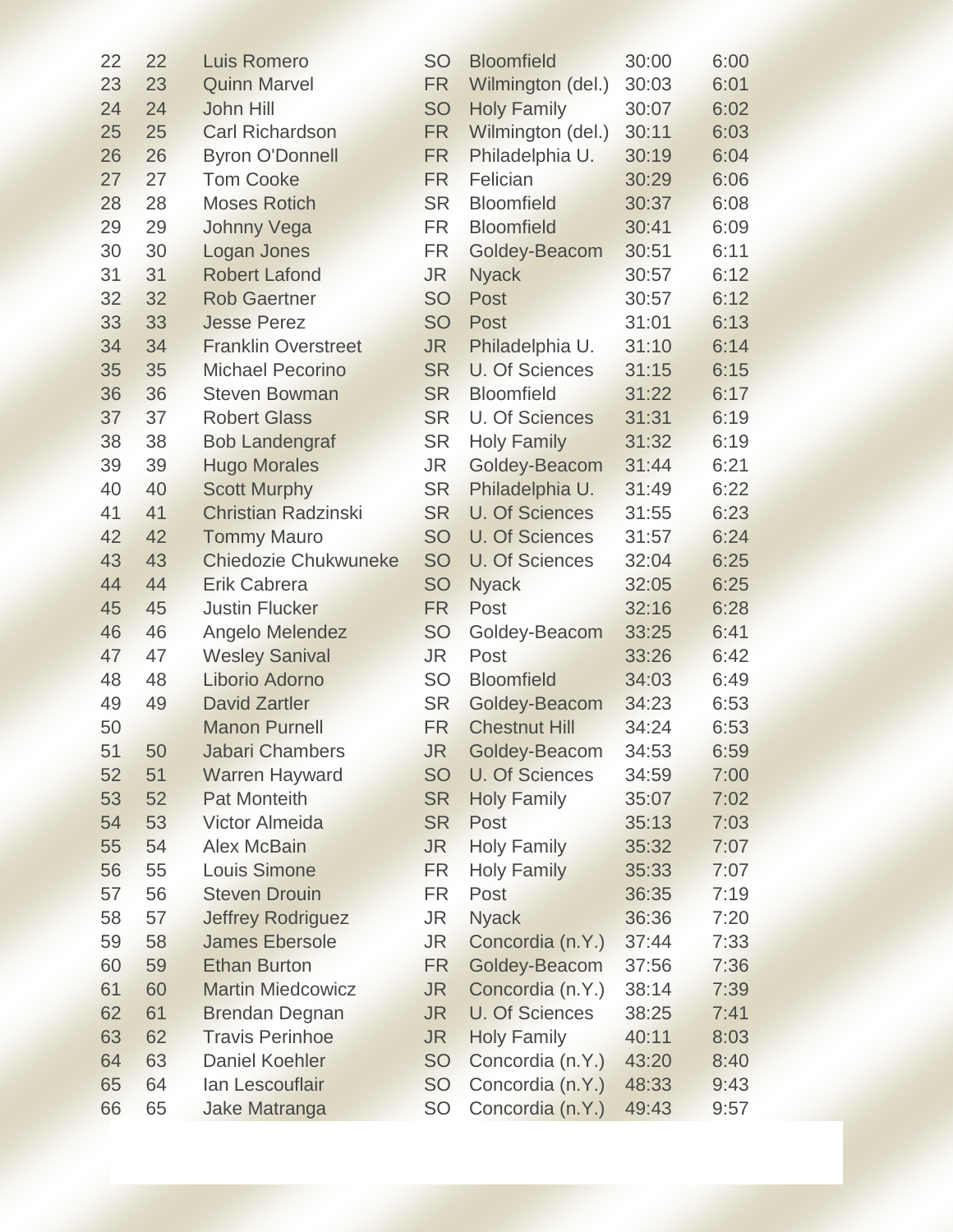# TEAM SCORE

1. Wilmington (Delaware) Total: Points 27

## (27:59 2:19:51 0:58) 1 3 Mike O'Brian JR 27:33 2 4 Richie Mitten SO 27:41 3 5 Bill Steele SR 27:45 4 7 Matt Mossman SO 28:21 5 8 Jesus Amezquita FR 28:31 6 (23) Quinn Marvel FR 30:03 7 (25) Carl Richardson FR 30:11

|               | PLATE | <b>NAMIE</b>                       |           |       |
|---------------|-------|------------------------------------|-----------|-------|
|               |       | $(27:59 \quad 2:19:53 \quad 2:51)$ |           |       |
|               |       | Rob Albano                         | <b>SR</b> | 26:23 |
| $\mathcal{P}$ | 2     | Taylor Trumbetti                   | SR.       | 26:58 |
| 3             | 10    | Tim Kicha                          | <b>SR</b> | 28:39 |
| 4             | 11    | Joe Eagan                          | SO.       | 28:39 |
| 5             | 15    | Steve Omari                        | SO.       | 29:14 |
| 6             | (17)  | Aiden Lynch                        | FR        | 29:16 |
|               |       | Tom Cooke                          | FR        | 30:29 |

# **3. Philadelphia University Total: Points 77**

## PLACE NAME YR TIME

|               |      | (29:07 2:25:31)     | 2:16 |       |
|---------------|------|---------------------|------|-------|
|               | 6    | Tim Malloy          | SO.  | 28:03 |
| $\mathcal{L}$ | 13   | Eric Lacy           | SO.  | 28:44 |
| 3             | 14   | James McShane       | FR   | 28:57 |
| 4             | 18   | Didier Barjon       | JR   | 29:28 |
| 5             | 26   | Byron O'Donnell     | FR.  | 30:19 |
| 6             | (34) | Franklin Overstreet | JR.  | 31:10 |
|               | (40) | Scott Murphy        | SR.  | 31:49 |

## **4. Nyack Total: Points 103** PLACE NAME YR TIME (29:42 2:28:26 2:17) 1 12 Stuart Guild SR 28:40<br>2 19 Keith Lindsey JR 29:34 2 19 Keith Lindsey JR 29:34 3 20 Joubert Derival JR 29:36 4 21 Ben Wallin SR 29:39 5 31 Robert Lafond JR 30:57 6 (44) Erik Cabrera SO 32:05 7 (57) Jeffrey Rodriguez JR 36:36

## PLACE NAME YR TIME (31:21 2:36:43 4:03) 1 22 Luis Romero SO 30:00 2 28 Moses Rotich SR 30:37 3 29 Johnny Vega FR 30:41 4 36 Steven Bowman SR 31:22 5 48 Liborio Adorno SO 34:03

# 5. Bloomfield Total: Points 163

2. Felician Total: Points 397

| <b>ТЕМИ В</b> |
|---------------|
|               |
| 27:33         |
| 27:41         |
| 27:45         |
| 28:21         |
| 28:31         |
|               |